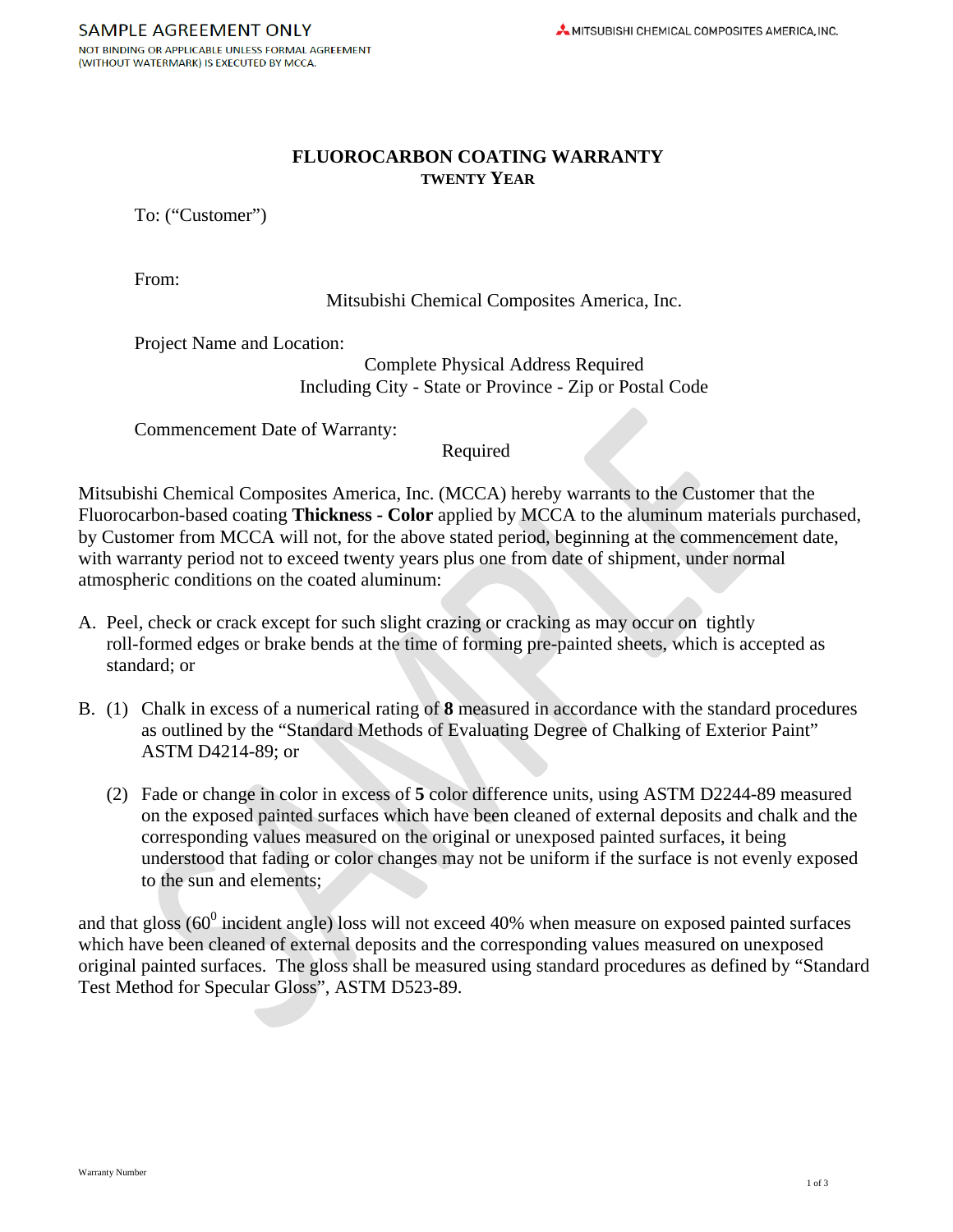## **FLUOROCARBON COATING WARRANTY TWENTY YEAR**

This warranty is subject to the following conditions:

- A. Normal atmospheric conditions exclude corrosive or aggressive atmospheres such as those contaminated with chemical fumes, salt or other corrosive elements, including areas within 1500 feet of a body of salt water. MCCA requires a fresh water cleaning / maintenance program be in effect to prevent corrosion from accumulated deposits.
- B. For projects located  $+15^{\circ}$  / -15° latitude of the equator, stated warranty period is reduced by 50%.
- C. The warranty will not extend or cover:
	- (1) cracking or crazing as a result of metal fracture;
	- (2) damage to the coating occasioned by moisture or other contamination detrimental to the coating because of improper storage of the coated metal prior to installation;
	- (3) water damage due to condensation caused by improper packaging of the coated metal prior to installation;
	- (4) damages to the coated metal caused by handling, shipping, processing and/or installation; or
	- (5) damages to the coated metal caused by scratching or abrading after installation; or
	- (6) damages to the coated metal as a result of standing water in horizontal installations;
	- (7) exposed edges
- D. Applied coatings, such as graffiti or later applied surface treatment(s), will void warranty.
- E. The warranty will not be applicable to damage or failure which is caused by acts of God, falling objects, external forces, explosions, fire, riots, civil commotion's, acts of war, or other such similar or dissimilar occurrences beyond MCCA's control.
- F. Customer shall maintain adequate records to establish identification of the coated material and dates of the installation of the coated metal. Customers shall demonstrate that the failure of the coated metal was due to a breach of the warranty stated herein.
- G. MCCA's exclusive liability under this warranty, or otherwise, will be limited to refinishing, repairing or replacing in situ, at MCCA's sole option, the defective coated metal. The warranty on any refinished, repaired or replaced coated metal supplied hereunder shall be for the remainder of the warranty period applicable to the originally coated metal. All warranty work will be performed by a company or contractor selected by MCCA. Color variance between replacement or repainted product and original shall not be indicative of a defect.
- H. Claims under the warranty must be made to MCCA in writing within thirty (30) days after discovery of the defective coating and MCCA must be given a reasonable opportunity to inspect the coated metal claimed to be defective.